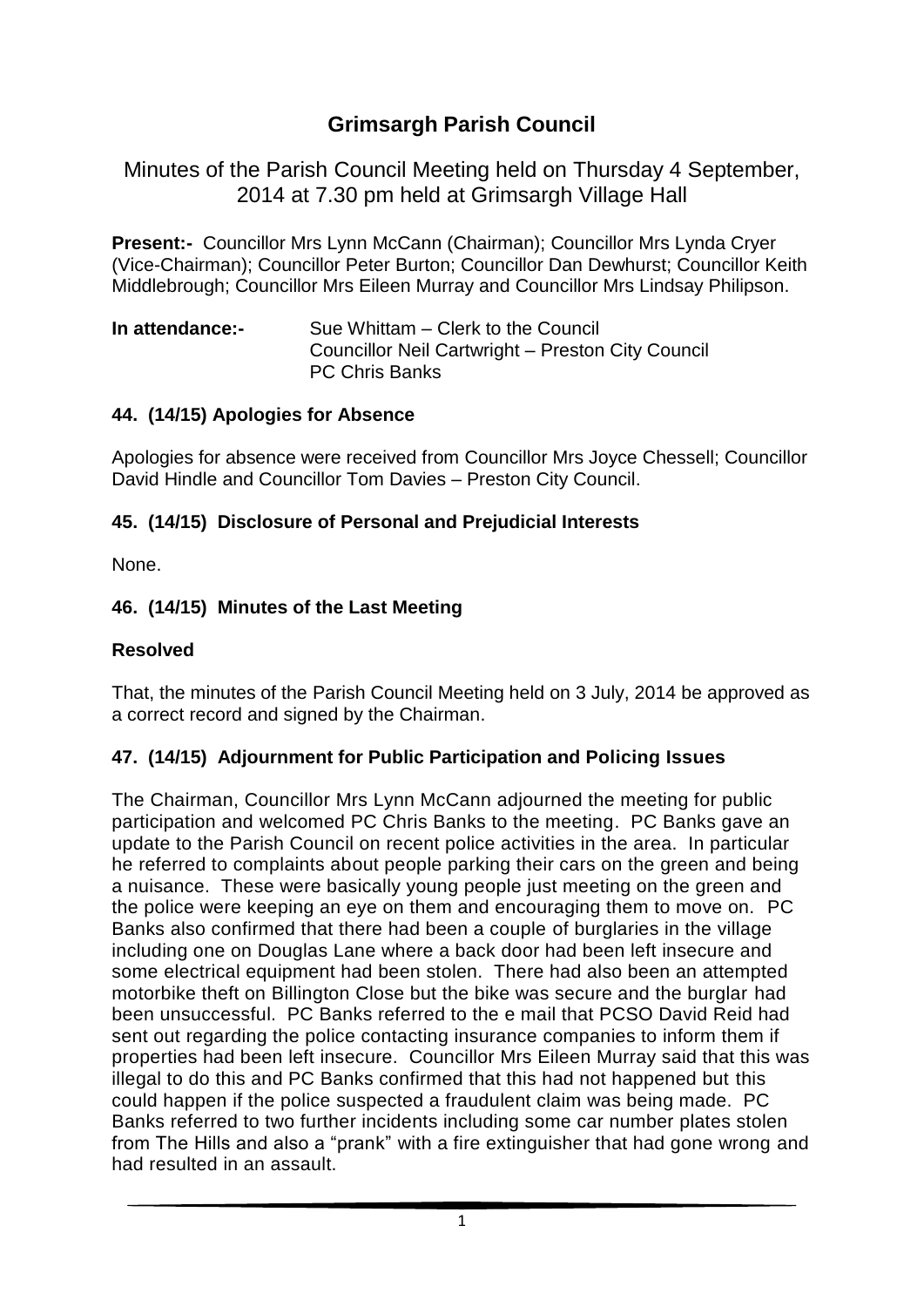With regard to previous issues raised with the police including quad bikes using Old Railway Walk, PC Banks confirmed that they were keeping an eye on this. With reference to the parking issues on Yew Tree Avenue this was not a police matter but PC Banks was aware of the issue and would speak to the local businesses that used Yew Tree Avenue to park their vehicles while working. Councillor Dan Dewhurst asked if there had been any further information from the Police Commissioner with regard to grant support to the proposed CCTV for the village. PC Banks was not aware of any response with regard to this as it was PCSO Reid who was dealing with the CCTV. PC Banks reminded the Parish Council that the next PACT meeting would be held on Wednesday 17 September at Grimsargh Club.

The Chairman, Councillor Mrs Lynn McCann thanked PC Banks for attending the meeting and then reconvened the meeting.

### **48. (14/15) Town and Country Planning Act, 1990**

The Parish Council gave consideration to the following Planning Application:-

06/2014/0656 - 68 Douglas Lane, Grimsargh. Erection of single storey extension to rear of dwelling following demolition of existing conservatory.

The Parish Council also gave consideration to the draft layout received from Wainhomes in relation to the proposed development on land off Ribblesdale Drive. Wainhomes were consulting the Parish Council in advance of their Reserved Matters application to Preston City Council. Members of the Parish Council raised their concerns about the affordable housing element of the proposed development as this had now changed from the original draft layout where the affordable properties where mixed throughout the development to them being concentrated in one part of the development mainly behind the vicarage. The Chairman, Councillor Mrs Lynn McCann gave permission for Councillor Neil Cartwright from Preston City Council to speak on this matter. Councillor Neil Cartwright supported the Parish Council's concerns and said he had also raised this with Wainhomes. It was agreed that Wainhomes should be invited to a future meeting of the Parish Council to talk about the proposed layout and the affordable homes element of the development. It was also agreed that a copy of the proposed layout should be forwarded to Reverend Halliwell so he could make the diocese aware of the plans and respond accordingly.

#### **Resolved**

1) With regard to planning application 06/2014/0656 the Parish Council had no comments to make on this application.

2) In relation to the draft layout received from Wainhomes with regard to land off Ribblesdale Drive, it was agreed that the Clerk should approach Wainhomes and ask them to attend a meeting of the Parish Council to discuss the proposed layout and in particular the affordable housing element of their development. It was further agreed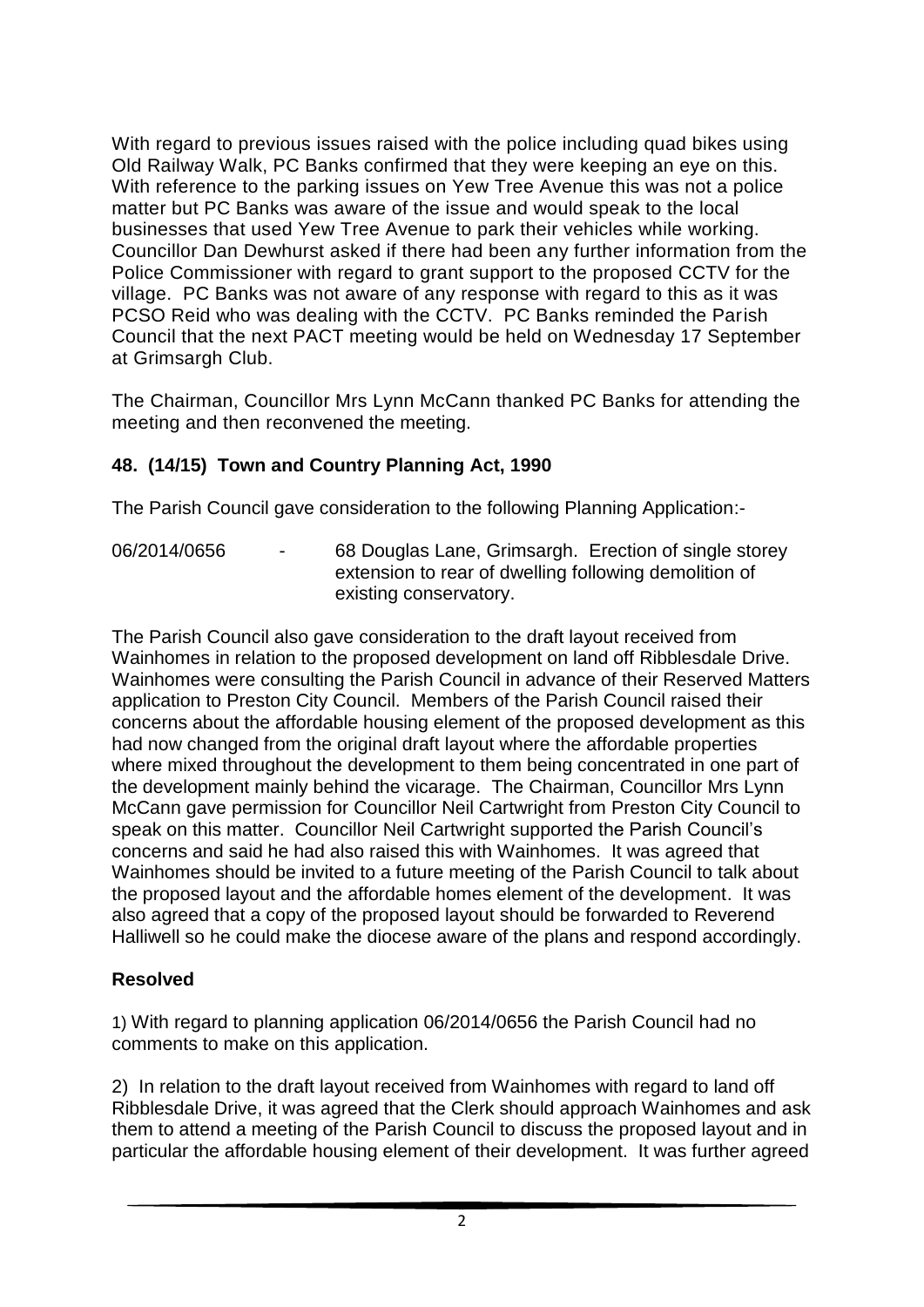that the Clerk should send a copy of the draft layout to Reverend Halliwell for him to discuss with the diocese and respond to Wainhomes accordingly.

### **49. (14/15) Report of the Grimsargh Wetlands Working Group**

Councillor Mrs Eileen Murray gave a verbal update to the Parish Council on the progress made by the Grimsargh Wetlands Working Group, as the meeting was held the day before the Parish Council meeting.

Councillor Mrs Eileen Murray reported that the first consultation event held on 16 July had gone well with United Utilities being very well prepared with stands and a number of boards depicting the proposals. There had been a good turnout of experts at the event and they had put over a professional image, engaging well with the visitors and answering questions. A summary of the comments received from the consultation event was circulated to the Parish Council.

It was noted that Napthens had now been appointed as the Parish Council Solicitors to deal with the land transfer part of the project only, the estimated cost for this was £2,250. Napthens had also quoted for the establishment of the Trust part of the project and this had been higher than expected at around £2,500 - £6,000 and it was agreed that the Working Group would look at other ways of achieving this element of the project.

Councillor Mrs Eileen Murray then gave an update on yesterday's meetings. The Working Group had invited a number of local residents who were involved in the maintenance of the wetlands to the meeting with Groundwork Trust. These had included Ken Maylor and Andy and David Small. Councillor David Hindle had also brought along a colleague from the Natural History Society who was keen to be involved. It was noted that the meeting with Groundwork Trust had been disappointing with a misunderstanding/breakdown in communication from what we had thought was clear discussions to what was presented as their proposals for the wetlands which in the main consisted of the idea of a part-time Project Officer at a cost of around £26k per annum but with no costings for maintenance and the associated works. After a difficult discussion it was agreed that Groundwork would provide a quote for what we had originally asked which was for critiquing the original Bowland Ecology proposal for capital works and ongoing annual maintenance and to review/incorporate this with the report provided by John Wilson whilst liaising with the local experts to make sure that all relevant information is included.

It was also noted that the Clerk was going to hold a further meeting with Mike Crowther at Groundwork to make sure that our requirements were clear and to make sure that Groundwork were able to proceed with this. If not an alternative partner would be explored by the Working Group.

Councillor Mrs Eileen Murray then gave an update on the meeting held with United Utilities. With regard to the comments received from local residents with regard to the first consultation event it was noted that while people would not like to see any house building, they seemed in the main to accept that it was a good way forward to secure the Wetlands as an asset for the village in perpetuity. There was a mix of those suggesting changes and those saying to keep the proposals as they were.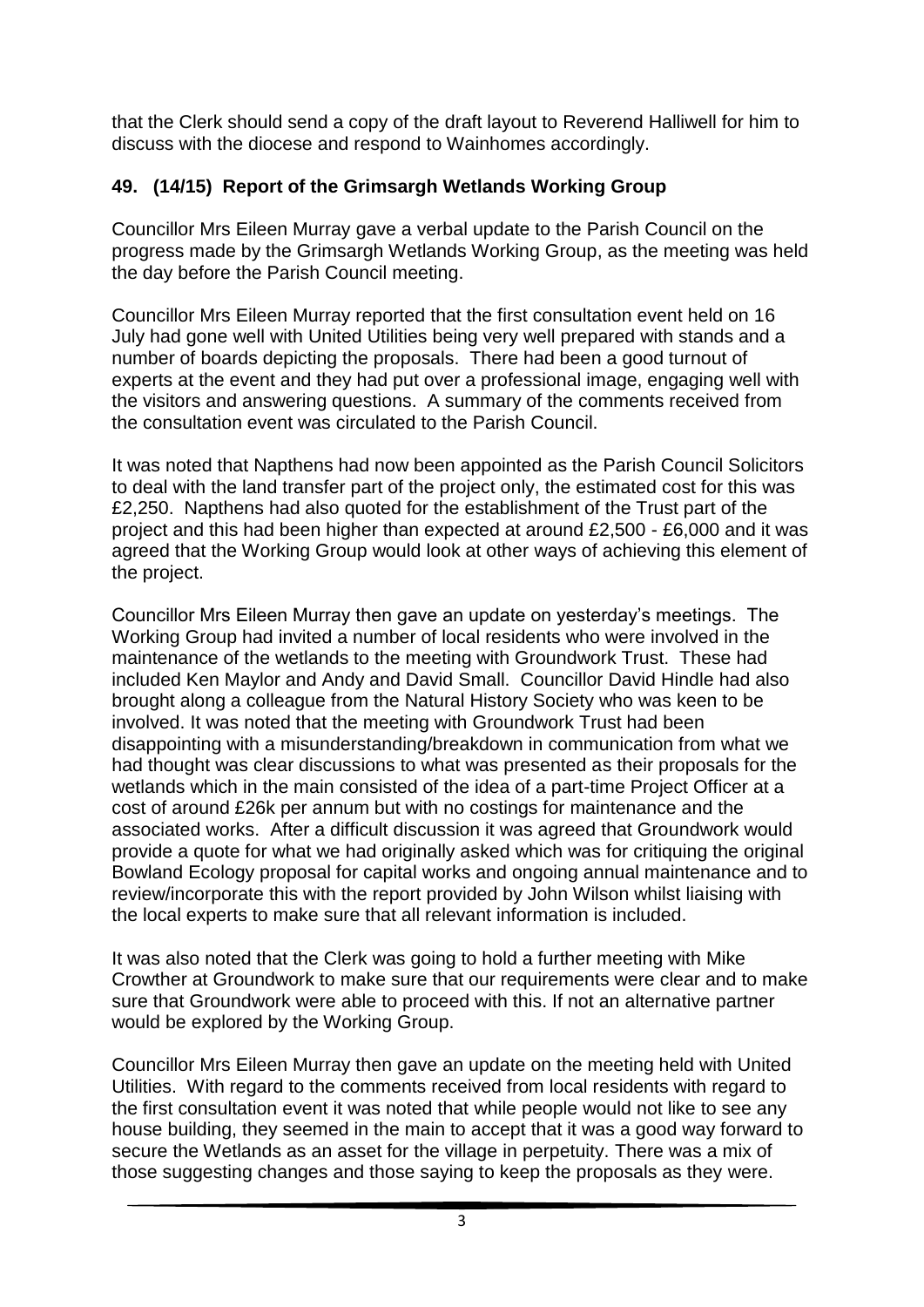United Utilities had agreed not to make any changes to the consultation boards for the next event on 17 September.

It was further reported that there was also total consensus that it was not a suitable location for affordable housing and some of the comments referred to wanting properties to be "in keeping" with the other residences in the area and it was very pleasing to see on the draft illustrative designs that they did fit in well with the likes of Sunny Bank, etc.

Councillor Mrs Eileen Murray explained that United Utilities had made it clear that the revenue from selling off a development for 12 executive homes is, in their view, the minimum that will secure the funding required to enable them to pass to us our dowry and to keep their shareholders happy. They were also actively reviewing options for ways to protect either the remaining farmland or the Wetlands from the potential for future development.

Councillor Mrs Eileen Murray reminded the Parish Council that the next public drop in event was on Wednesday 17 September between 4pm-7pm. United Utilities were using the same format as they did for the consultation on 16 July and members of the Parish Council Working Group would also be present. All members of the Parish Council were invited to attend and it was noted that United Utilities intended leafleting the whole village and putting an article in Longridge News. Councillor Mrs Eileen Murray had also prepared a news article for the Parish website which was with United Utilities for approval. A link would also be put on our Facebook page.

Finally Councillor Mrs Eileen Murray said to the Parish Council that the Working Group may need some additional help from other members with some thinking/actions and that we may also need some additional support from outside the group. This was a huge project and we had suffered a bit of a set back with the cost of the quote for setting up the Trust and also the query over Groundwork's ability to project manage the initial capital works. Councillor Mrs Lindsay Philipson said she would like to be involved and agreed to go along to the meeting with the Clerk and Mike Crowther from Groundwork Trust. Councillor Dan Dewhurst said his Dad had a lot of experience in environmental projects and used to work for United Utilities. It was agreed that Dan would ask Warren Dewhurst to come along to the consultation event so we could have an initial talk about his involvement.

It was noted that the Working Group would meet again shortly to review the development proposal; the Trust and the capital and ongoing maintenance programme.

#### **Resolved**

1) That the verbal report as now presented is approved and the actions of the Grimsargh Wetlands Working Group are noted.

# **50. (14/154) Strawberry Tea**

Councillor Mrs Lynda Cryer informed the Parish Council that the Strawberry Tea event held on 17 August had been very enjoyable but she had been a little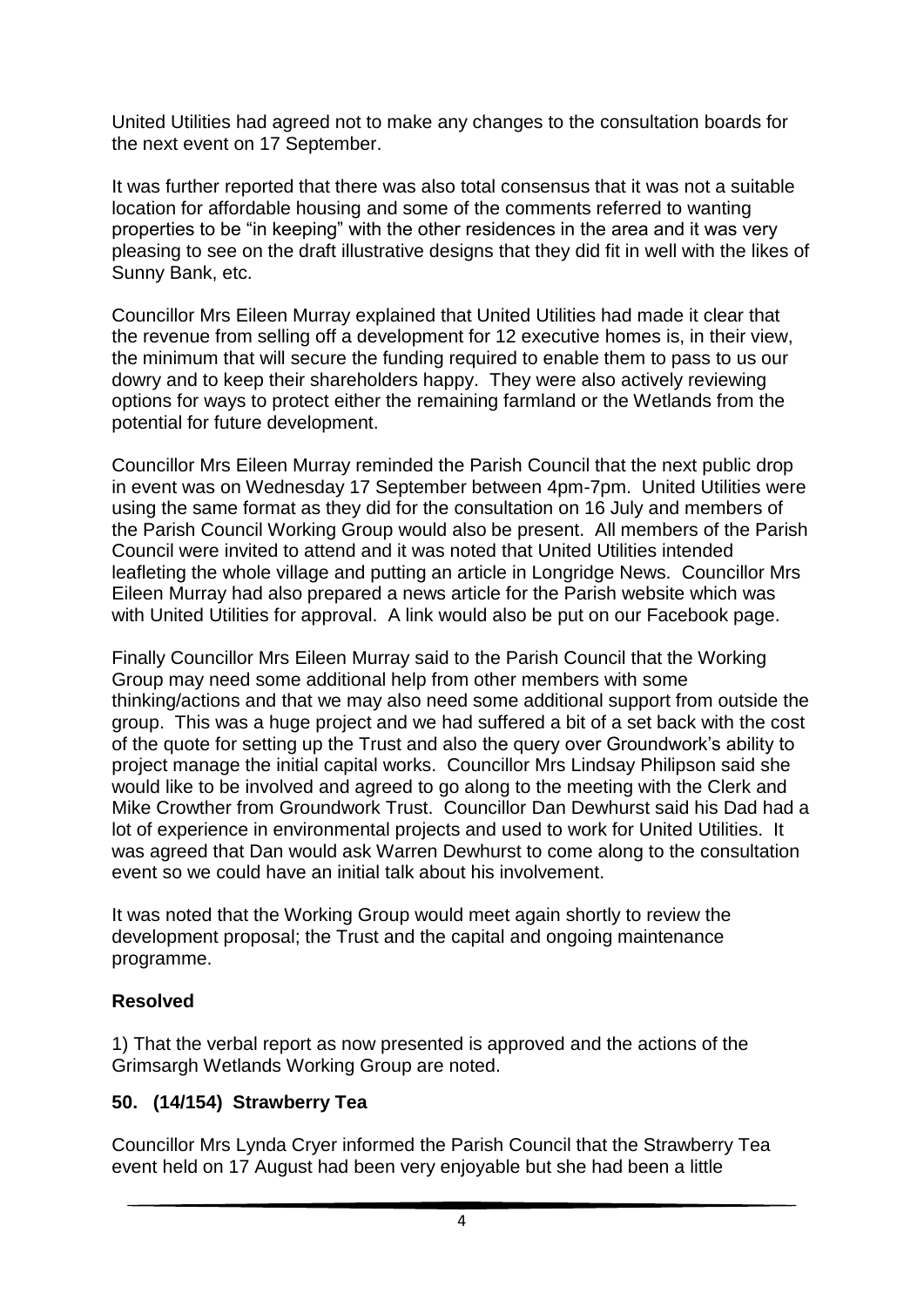disappointed with the attendance and she asked the Parish Council if they could think about how the event should be run next year and if it should be at a different time of the year. Councillor Mrs Lynda Cryer presented her receipts for the refreshments/prizes for the tea for payment at a total cost of £49.50 and this was approved. It was agreed that the Community Engagement Working Group should look in detail at the arrangements for the Strawberry Tea event for 2015.

### **Resolved**

1) That the Community Engagement Working Group considers the arrangements for the Strawberry Tea event for 2015.

2) That Councillor Mrs Lynda Cryer is reimbursed for the cost of the Strawberry Tea at a total cost of £49.50.

### **51. (14/15) Neighbourhood Planning**

Councillor Mrs Eileen Murray suggested that the Parish Council should now consider developing a Neighbourhood Plan as this could be used as a supporting document to fight any unwanted development and also if the Parish Council had a plan in place they would be entitled to additional Cil money ie 25%.

It was agreed that a Neighbourhood Planning Working Group should be established to look at the options/advantages and costs of a Neighbourhood Plan for Grimsargh. It was further agreed that Councillor Keith Middlebrough; Councillor Mrs Lindsay Philipson; Councillor Mrs Eileen Murray and Councillor Dan Dewhurst should be members of the Neighbourhood Planning Working Group and that other experts from outside the Parish Council can be seconded on to the Working Group as necessary. The Terms of Reference for the Working Group to be drafted at the first meeting. The Clerk would also forward any relevant background documents to the Working Group.

# **Resolved**

That a Neighbourhood Planning Working Group is established consisting of Councillor Keith Middlebrough; Councillor Mrs Lindsay Philipson; Councillor Mrs Eileen Murray and Councillor Dan Dewhurst to look at the options/advantages and costs of a Neighbourhood Plan for Grimsargh. The Terms of Reference for the Neighbourhood Planning Working Group to be drafted at their first meeting and other experts from outside the Parish Council can be seconded on to the Working Group as necessary.

#### **52. (14/15) Remembrance Sunday – Purchase of Wreath**

The Clerk asked the Parish Council if they wished to consider the purchase of a wreath for the war memorial from the Parish Council especially as it was the anniversary of the outbreak of the First World War. The cost of which would be around £30. This was agreed subject to the Clerk speaking to Nellie Cowell who looked after the war memorial to make sure she was happy with the proposal.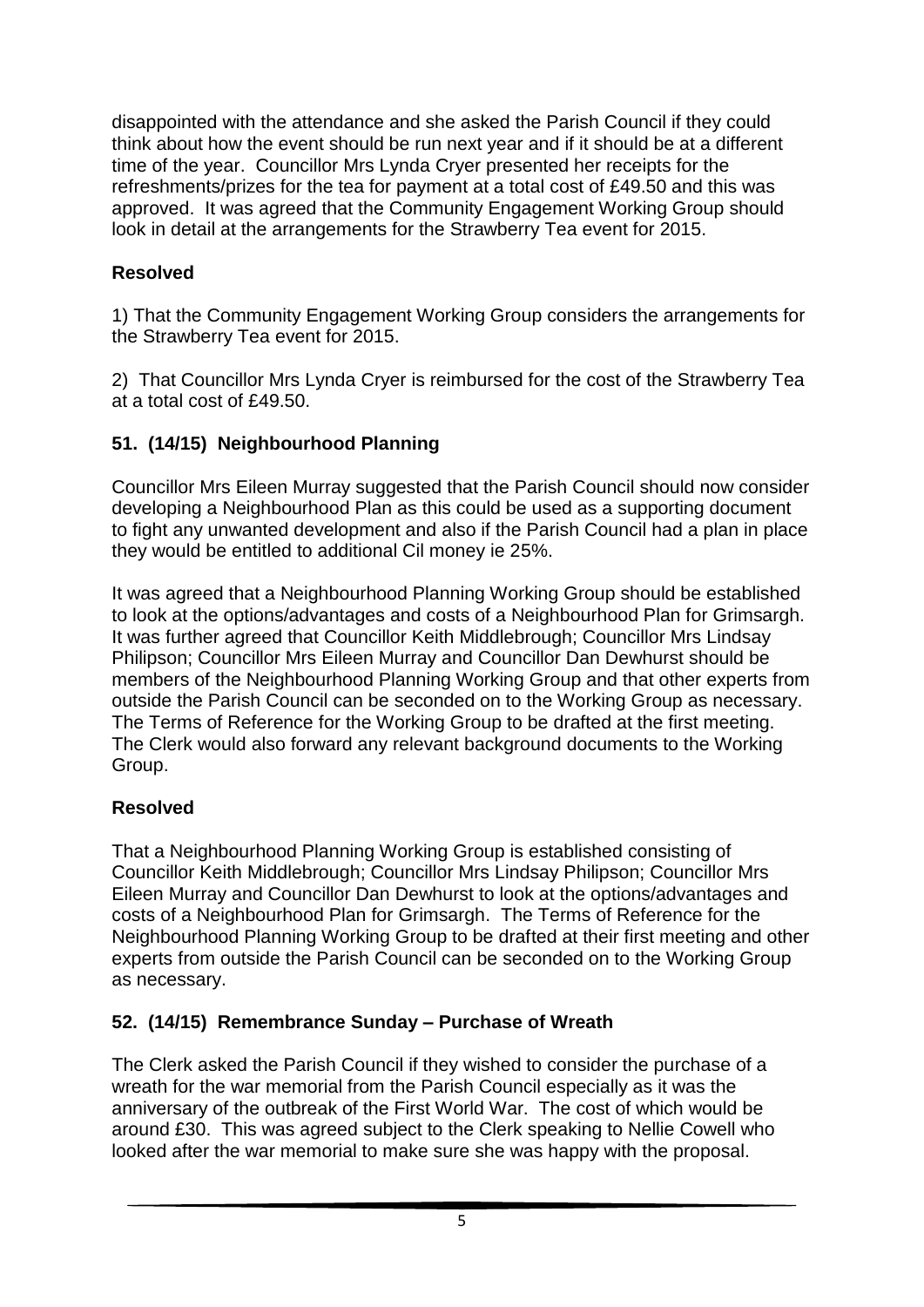# **Resolved**

That approval is given to the purchase of a wreath for Remembrance Sunday for the war memorial at a cost of around £30 subject to Nellie Cowell being happy with the proposal.

# **53. (14/15) Feedback from Preston Area Committee (PAC)/Three Tier Forum**

Councillor Mrs Eileen Murray informed the Parish Council that there had been no Three Tier Forum meetings lately but there was still one outstanding matter being ping-ponged back with Preston City Council that being about the discussions and decisions being taken in Planning Meetings "behind closed doors" and the noncommunication to Parish Councils of the decision not to fight appeals.

Councillor Mrs Eileen Murray reminded the Parish Council that they can put forward items to go for consideration to PAC and also the Three Tier Forum.

### **Resolved**

That the report is received and noted.

### **54. (14/15) Parish Council Newsletter**

The Clerk reminded the Parish Council that the next Newsletter was due out in November and that she was suggesting that instead of an article on Geoff Swarbrick who had recently passed away, that, people were asked to submit quotes/comments about Geoff and what he meant to them. All agreed this was a good idea. There would also be an item on the wetlands (Councillor Mrs Eileen Murray) and Wainhomes. The Community Engagement Working Group would consider which items would be included in the next Parish Council newsletter.

# **55. (14/15) Friends of Grimsargh Green (FoGG)**

The report from FoGG had been circulated by e mail to the Parish Council. It was noted that hopefully the remaining topsoil and turf would be delivered on the green this week then the GG bed could be finished. The date for the race night had still not been finalised. It was further noted that the FoGG AGM would be held in The Plough on Tuesday 9 September at 7.30pm.

# **Resolved**

That the report is received and noted.

# **56. (14/15) Financial Matters and banking**

It was noted that we currently had an estimated £41,715.87 in the bank as at 1August 2014. (We were still awaiting the September bank statement). This included £1,917.15 VAT reimbursement.

It was noted that since the last meeting the following cheques had been issued:-